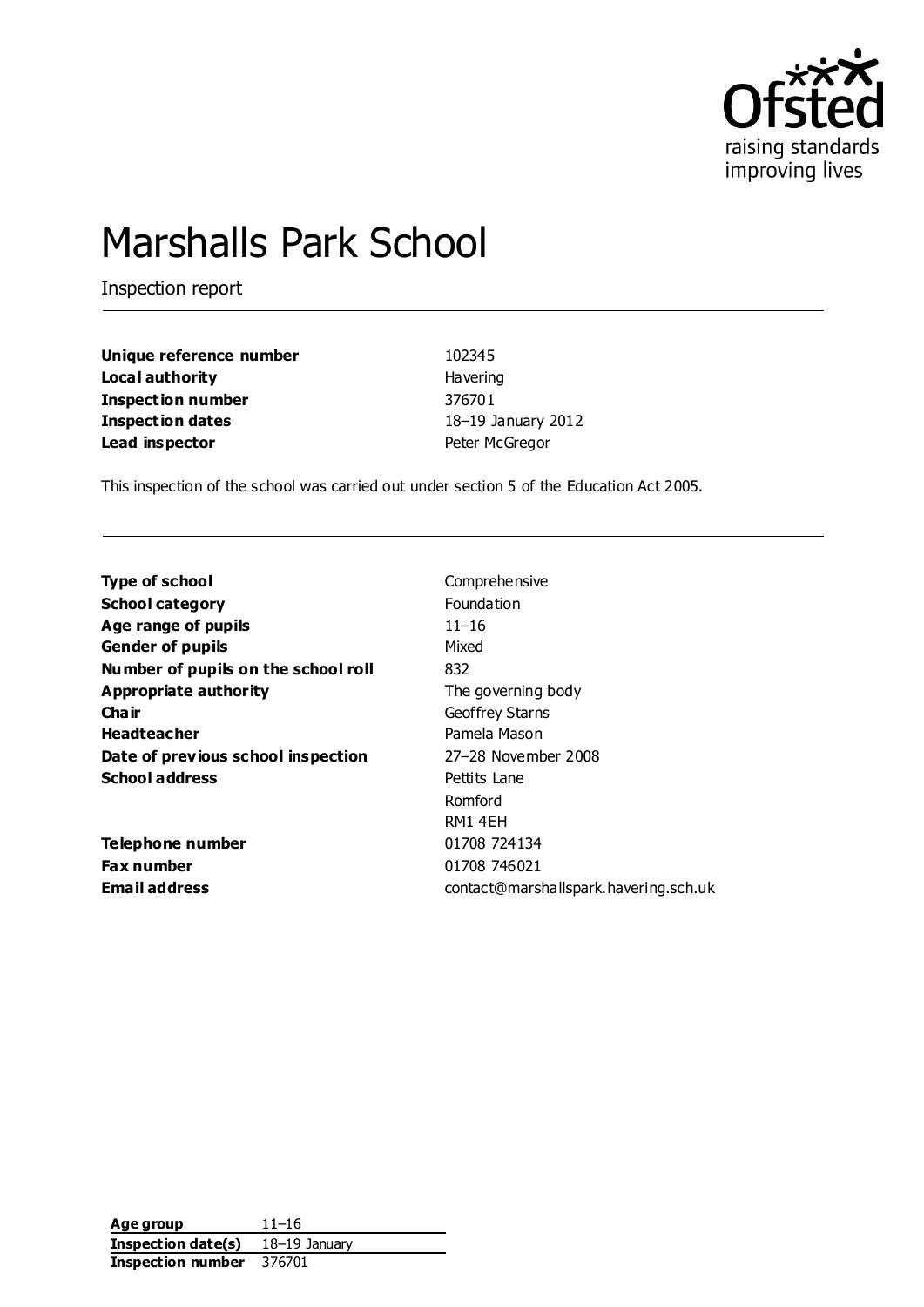

You can use Parent View to give Ofsted your opinion on your child's school. Ofsted will use the information parents and carers provide when deciding which schools to inspect and when.

You can also use Parent View to find out what other parents and carers think about schools in England. You can visit www.parentview.ofsted.gov.uk, or look for the link on the main Ofsted website: www.ofsted.gov.uk

The Office for Standards in Education, Children's Services and Skills (Ofsted) regulates and inspects to achieve excellence in the care of children and young people, and in education and skills for learners of all ages. It regulates and inspects childcare and children's social care, and inspects the Children and Family Court Advisory Support Service (Cafcass), schools, colleges, initial teacher trainin g, work-based learning and skills training, adult and community learning, and education and training in prisons and other secure establishments. It assesses council children's services, and inspects services for looked after children, safeguarding and child protection.

Further copies of this report are obtainable from the school. Under the Education Act 2005, the school must provide a copy of this report free of charge to certain categories of people. A charge not exceeding the full cost of reproduction may be made for any other copies supplied.

If you would like a copy of this document in a different format, such as large print or Braille, please telephone 0300 123 4234, or email enquiries@ofsted.gov.uk.

You may copy all or parts of this document for non-commercial educational purposes, as long as you give details of the source and date of publication and do not alter the information in any way.

To receive regular email alerts about new publications, including survey reports and school inspection reports, please visit our website and go to 'Subscribe'.

Piccadilly Gate Store St **Manchester** M1 2WD

T: 0300 123 4234 Textphone: 0161 618 8524 E: enquiries@ofsted.gov.uk W: www.ofsted.gov.uk



© Crown copyright 2012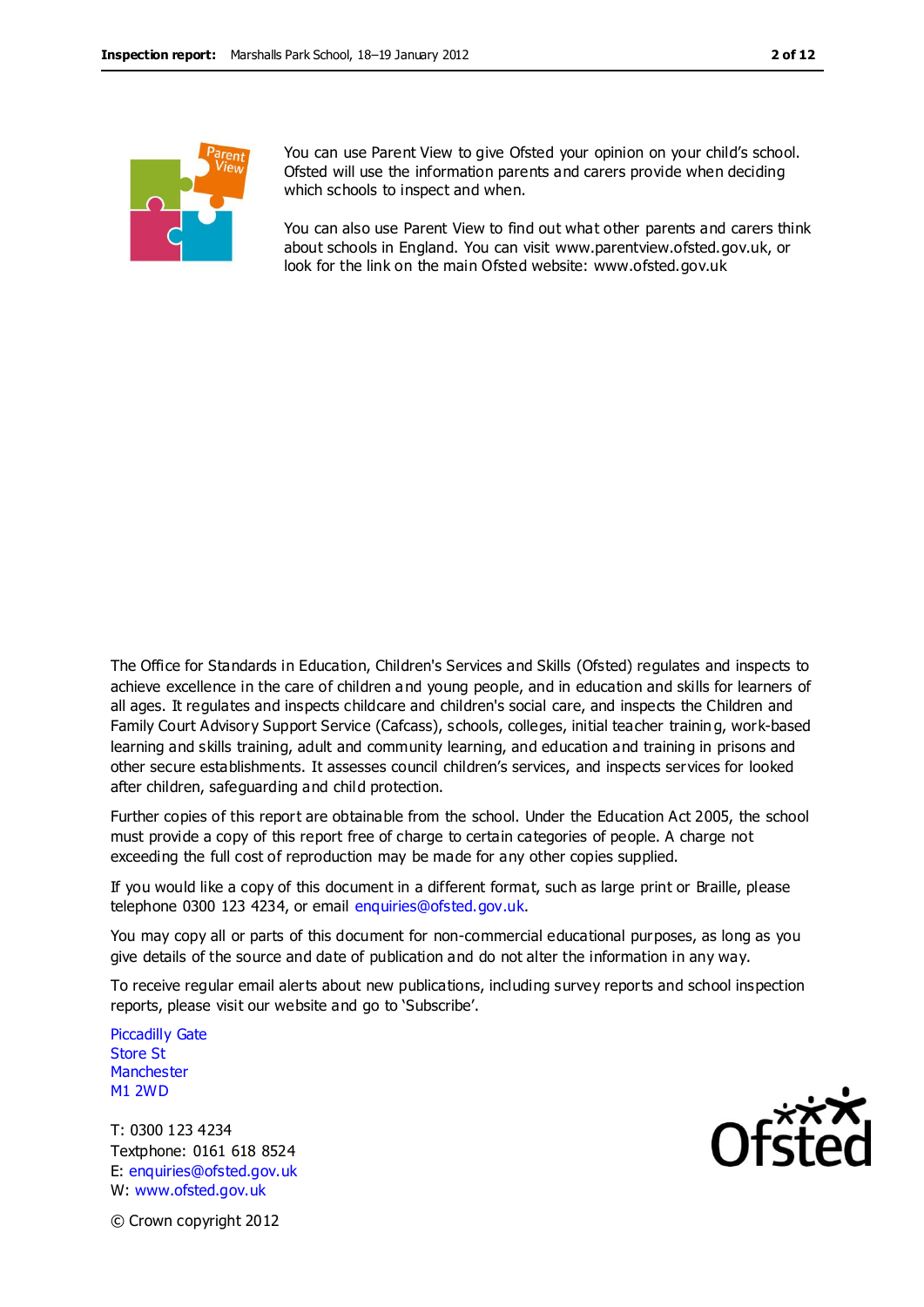# **Introduction**

| Inspection team |                      |
|-----------------|----------------------|
| Peter McGregor  | Additional inspector |
| Jennifer Barker | Additional inspector |
| James Coyle     | Additional inspector |
| John Taylor     | Additional inspector |

This inspection was carried out with two days' notice. In approximately 20 hours of lesson observation, inspectors observed 38 lessons, taught by 38 teachers. They had discussions with a sample of governors, students, parents and staff. Inspectors took account of the responses to the online questionnaire (Parent View) in planning the inspection, observed the school's work, and looked at development and curriculum planning, tracking data, policies and student and staff questionnaire responses. They also analysed the views of 209 parents and carers, as reflected in their responses to a questionnaire about the school.

# **Information about the school**

Marshalls Park is a below average-sized secondary school, with fewer girls than boys. The school meets current government floor standard. The proportion of students known to be eligible for free school meals is below average. Most students are White British, with around a tenth coming from several minority ethnic groups. There are an average proportion of disabled students and students with special educational needs, including autistic spectrum disorder. For very few students, English is an additional language. The school was re-awarded specialist performing arts status in 2009. There is an onsite private nursery, not managed by the governing body, which was not part of this inspection.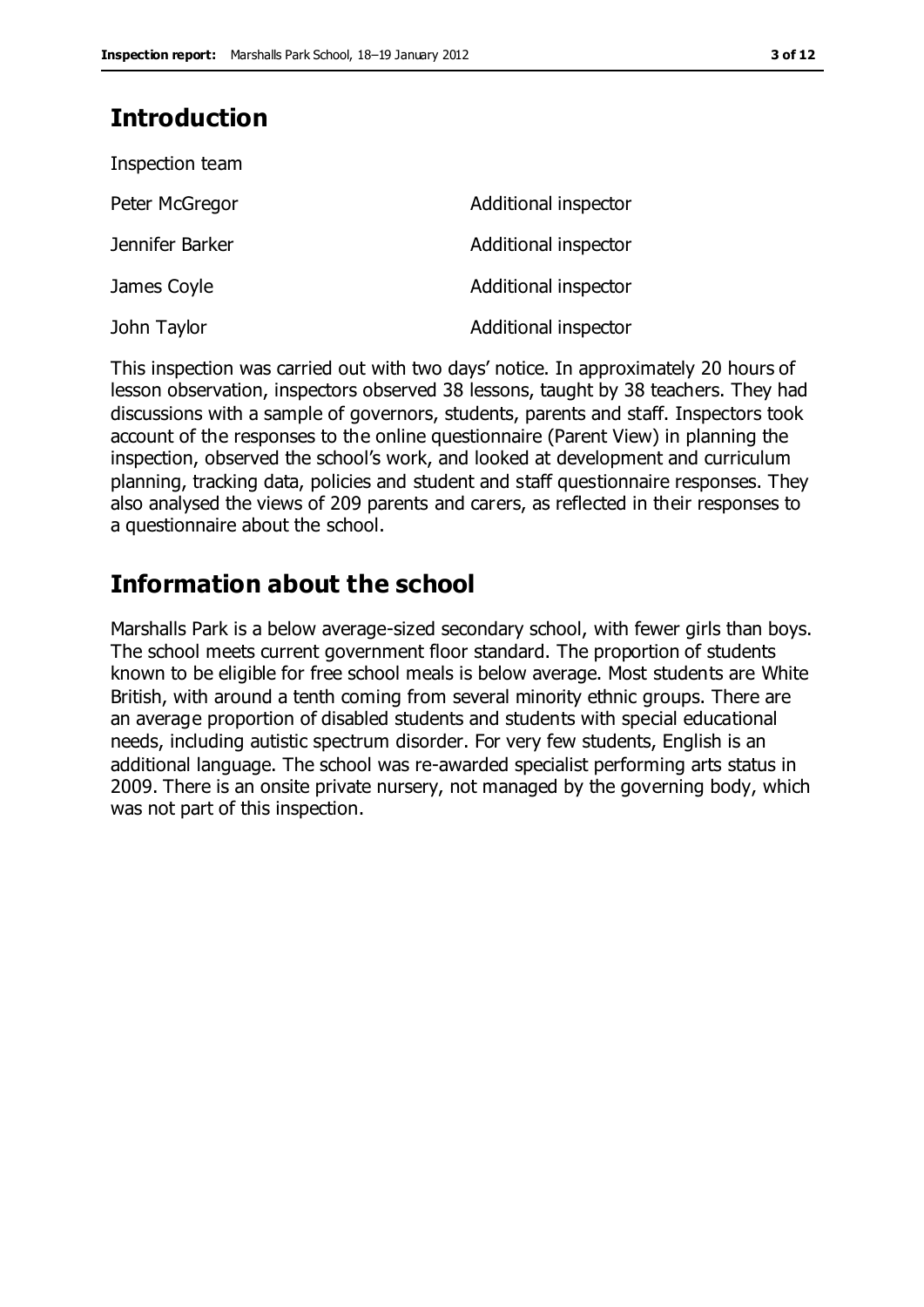# **Inspection judgements**

| <b>Overall effectiveness</b>          |   |
|---------------------------------------|---|
|                                       |   |
| <b>Achievement of pupils</b>          | З |
| <b>Quality of teaching</b>            | З |
| <b>Behaviour and safety of pupils</b> |   |
| <b>Leadership and management</b>      |   |

# **Key findings**

- Marshalls Park is a satisfactory school. Significant improvements are being made in the quality of teaching and students' achievement.
- Students are safe and behave well over time. This was apparent in school records, observed lessons and in students' conduct around the school. Students in discussions and in their questionnaire responses were very positive about behaviour in the school and say they feel safe. A small minority of parents believe there is too much misbehaviour.
- Achievement is satisfactory and improving. The school's detailed and useful tracking data on each student shows clearly that much better progress is being made this year, building on their average starting points on entry to the school.
- The quality of teaching is satisfactory. Through rigorous and effective monitoring and support, it is improving. Good relationships between students and between students and staff, good teacher subject knowledge and focused intervention for students falling behind in their learning are raising attainment. Teaching and learning in drama are models of excellent practice.
- Not all work is well matched to students' prior learning; the frequency of marking and assessment is inconsistent across subjects and students are not always guided on how they can make further improvements. The promotion of students' literacy has insufficient focus and homework is infrequent for some classes.
- Leadership and management are good. The headteacher, supported by a strong senior team and effective governors, is driving the school forward.
- School improvement planning is guiding developments. The well-planned curriculum makes a strong contribution to students' achievements.
- The school effectively promotes students' personal development, which results in a positive, inclusive school environment where staff and students work very well together.

Schools whose overall effectiveness is judged satisfactory may receive a monitoring visit by an Ofsted inspector before their next Section 5 inspection.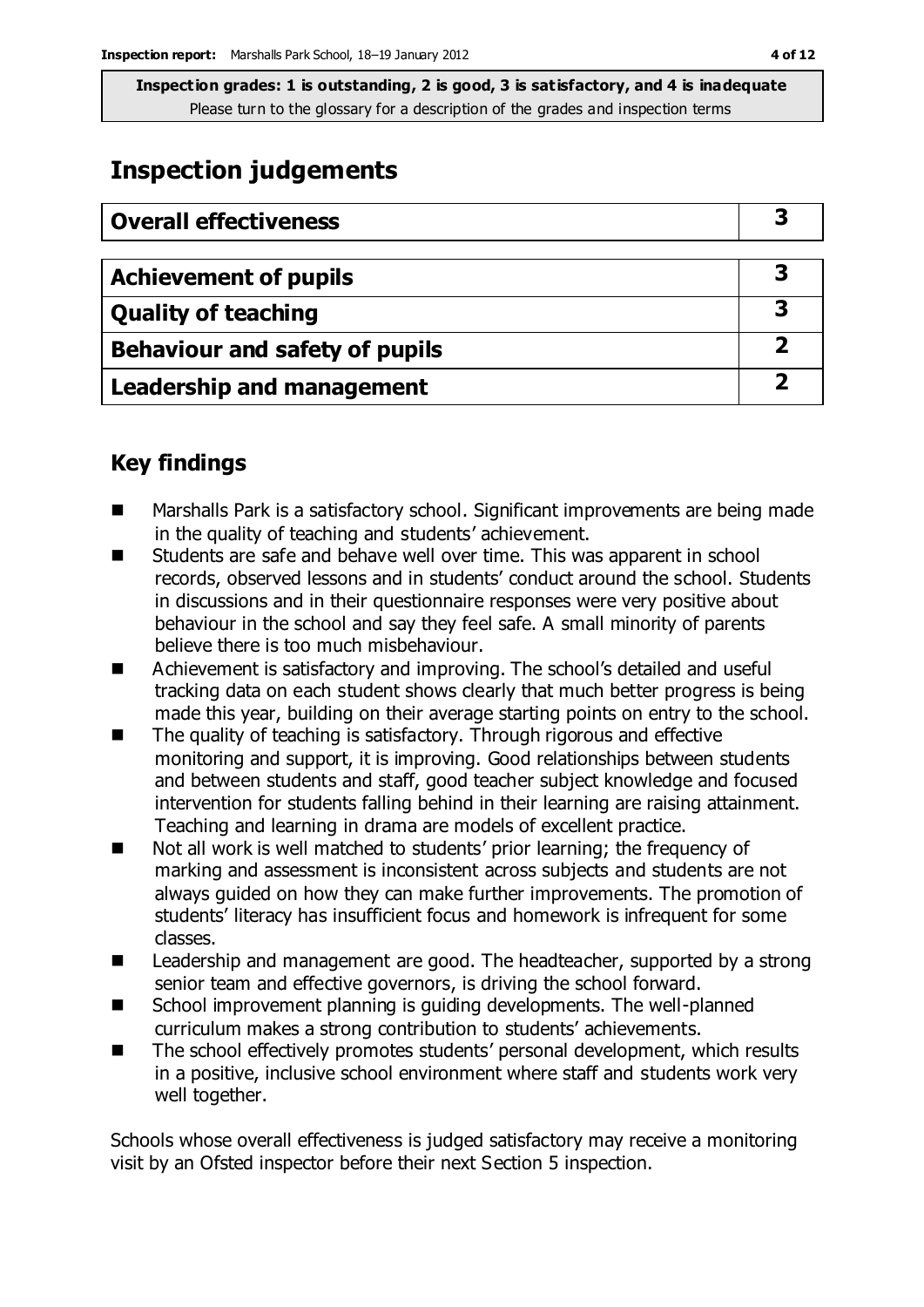#### **What does the school need to do to improve further?**

- Raise achievement through improved teaching and learning, focusing on:
	- matching work better to the wide-ranging needs of students in classes
	- assessing students' work more effectively by marking more regularly,  $\overline{\phantom{0}}$ explaining how it can be improved and checking that this is done
	- setting and marking homework with appropriate frequency in all subjects
	- ensuring that the teaching of literacy is central to all subjects, providing  $\equiv$ more opportunities for extended writing.

### **Main report**

#### **Achievement of pupils**

The school has responded well to attainment and value-added data which indicated underachievement in 2011 in modern foreign languages and humanities in particular. Robust constructive criticism of teaching techniques is resulting in students making better progress. In virtually all lessons observed, students' achievement was satisfactory or better, with a majority where it was good. Students listen well and happily respond to questions when asked. Where extended answers are expected, students in these lessons grow in confidence and learn how to express themselves. Written work is satisfactory, but of a lower standard than students' oracy, and not always completed in the case of lower-attaining or less-motivated students. Inconsistency in what teachers find acceptable results in some students giving a high priority to presentation of work while others make less effort.

In humanities subjects, progress is satisfactory and improving, as identified areas of weakness are resolved, such as coursework and teaching quality. Following a modern foreign languages inspection during the last academic year, which identified satisfactory achievement, further progress has been made. Students currently taking a modern language in Years 10 and 11 have opted to do so, whereas previously high attainers were directed into the area. This has raised motivation and achievement. The school has detailed information of the progress being made currently by students known to be eligible for free school meals, and by groups of students who were lower attaining on entry in mathematics or higher attaining in English. These groups underachieved, relative to their peers, in 2011 GCSE examinations. Now, through supportive intervention, the gap between their progress and that of other students is narrowing considerably. The same picture is true for students with disabilities or with special educational needs. Although not all staff intervene in lessons as often as they could to assure their progress, the school's traffic-lighted tracking system, which identifies individual students' progress as appropriate or otherwise, results in additional successful support so that achievements are at least satisfactory.

Attainment is at least average, showing the impact of the school in making improvements. Almost all parents and carers say that their children make good progress at school, and that they develop good skills in speaking, reading, writing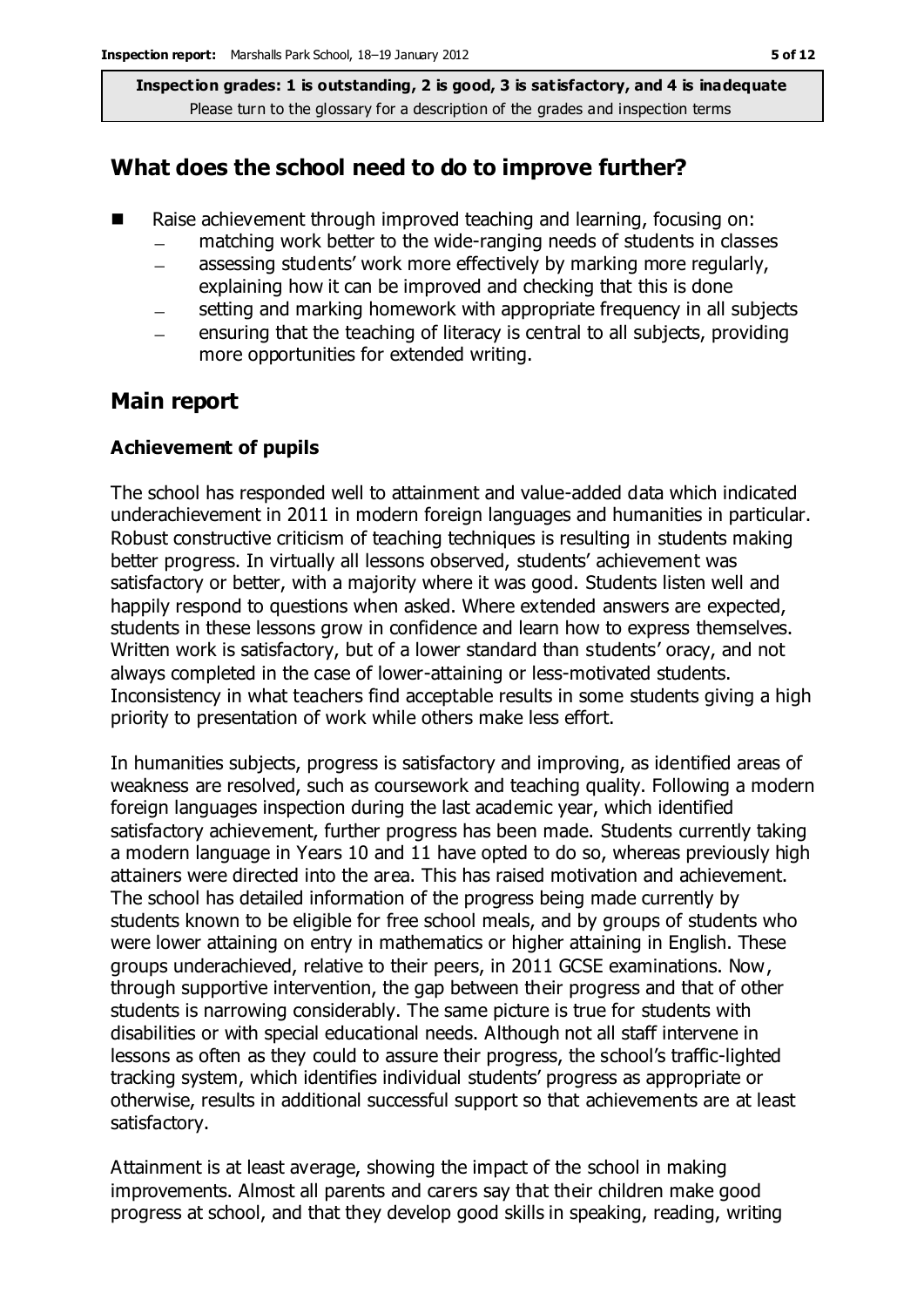and mathematics. Inspection evidence is that progress and achievement are satisfactory and improving.

#### **Quality of teaching**

Teaching is satisfactory or better in virtually all lessons because teachers explain ideas and concepts well using their strong subject knowledge. Good relationships between teachers and students result in good communication. In an outstanding drama lesson seen during the inspection, group work was planned with great care so that all excelled, including students with autistic spectrum disorder. Students understood the clear targets as they developed scenes for a performance, working, for example, as the narrator or in the chorus. A calm working atmosphere where students reflected on their learning led to excellent progress for all. In a design and technology lesson, a similar level of engagement was apparent as students practised making joints in wood, and designed boxes with different degrees of difficulty to meet students' needs. Students with disabilities were well supported and made good progress. A high-attaining mathematics class worked hard from the start of the lesson as challenging algebra and number work led on to trigonometry. Good teacher explanations, and student engagement through paired discussion and self-review led to effective progress. In lessons such as these, where student involvement and learning behaviour were good, the positive atmosphere successfully promoted spiritual, moral, social and cultural development as well as subject learning.

Where teaching was satisfactory, rather than good, this was often distinguished by a lack of matching work to the needs of students in the class. In discussing teaching and their learning, students made the point that off-task chatter happened when they were asked to 'wait for others to catch up' or when 'work was difficult to do and teachers did not know you did not get it'. Some students' books are very well marked, with errors corrected and excellent guidance on how to improve. Students were pleased with the extent of oral feedback on their work provided by staff during lessons. In some books, however, written work has not been marked for substantial periods of time and comments are sometimes difficult to read and do not indicate how to improve. The school has an appropriate curriculum drive on improving students' literacy but not all staff follow the school strategies consistently so that the quality of students' written work and the teaching of key words and phrases receive insufficient emphasis.

Students believe teaching is good, as do parents. Inspection evidence indicates that teaching is satisfactory overall. A minority of parents mentioned that their children's lessons were interrupted by bad behaviour. Students' views, confirmed by the experience of inspectors, are that teachers do not tolerate any serious misbehaviour and it is only occasionally that off-task chatter or inattention result when teaching is less focused on meeting individual needs.

In some subjects, appropriate homework is set and marked regularly. Lower-school students find project-based tasks motivational. Good use is made of the internet to set homework, particularly for the older students. For those without access to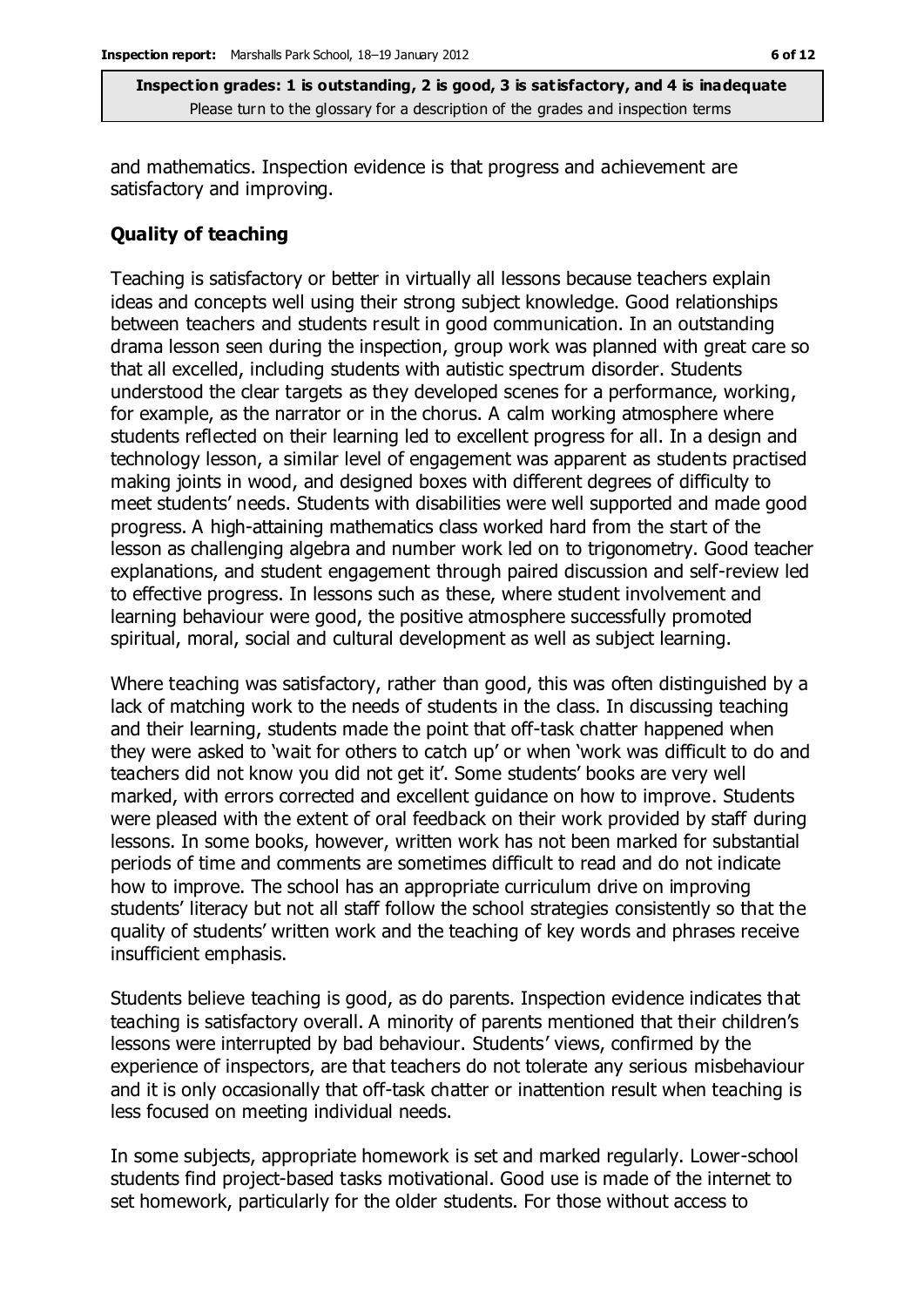computers at home, after-school sessions using the school's technology are available, ensuring equality of opportunity for all. In a number of subjects, homework tasks are not always appropriate and set infrequently. Students' planners, where homework set should be recorded, are not completed systematically. Monitoring is not rigorous enough to ensure that school policies are being followed consistently.

#### **Behaviour and safety of pupils**

The headteacher and senior leaders see misbehaviour as associated with teaching weaknesses, not as an issue in itself. This constructive approach, with clear sanctions when problems do arise, is steadily reducing the few incidents of inappropriate behaviour and the number of exclusions over time. Students are placed in the school's own exclusion unit when serious incidents arise, where work is set and they can reflect on what has taken place. A few older students who had attended this unit remarked that they had learnt from the experience and now, following a curriculum that interested them, they usually behaved well, wanting to succeed in their studies. There are repeat offenders and very occasionally students' actions result in the school requesting managed moves to other schools but every effort is made to resolve problems within the school. The school's learning log of incidents is reviewed daily to ensure that immediate action is taken as needed. The school is aware that a higher proportion of students entitled to free school meals are excluded than others. Support staff are focusing on their individual needs, and the positive outcome of this intervention is already being seen.

Parents and carers are very positive about the way the school looks after their children and that they feel safe. A small minority refer to bullying incidents which go unresolved. Students' conduct, as observed, is almost always appropriate in lessons and around the school, a view supported by students in their questionnaire responses and in discussions. The small number of incidents of bullying and racism are recorded with care, as are the effective steps taken to resolve situations. The school makes strenuous efforts to raise students' awareness of different types of bullying, such as recent sessions on cyber-bullying. Attendance is improving steadily and has done so for the past three years. Current attendance is above average, with reduced persistent absence. Punctuality to school in the morning and to lessons is also good, reflecting the positive approach of most students to the ethos of the school.

The change in the role of year leaders from behaviour managers to managers of students' learning, using tracking boards and individual 'flight paths' for each student in their year, has been beneficial. It has helped to establish an environment where improved behaviour is achieved through the provision of effective teaching and a good curriculum. Tutor time provides a good opportunity for students to meet together socially each morning but time is not always used effectively and behaviour is not as good in these sessions as at other times.

#### **Leadership and management**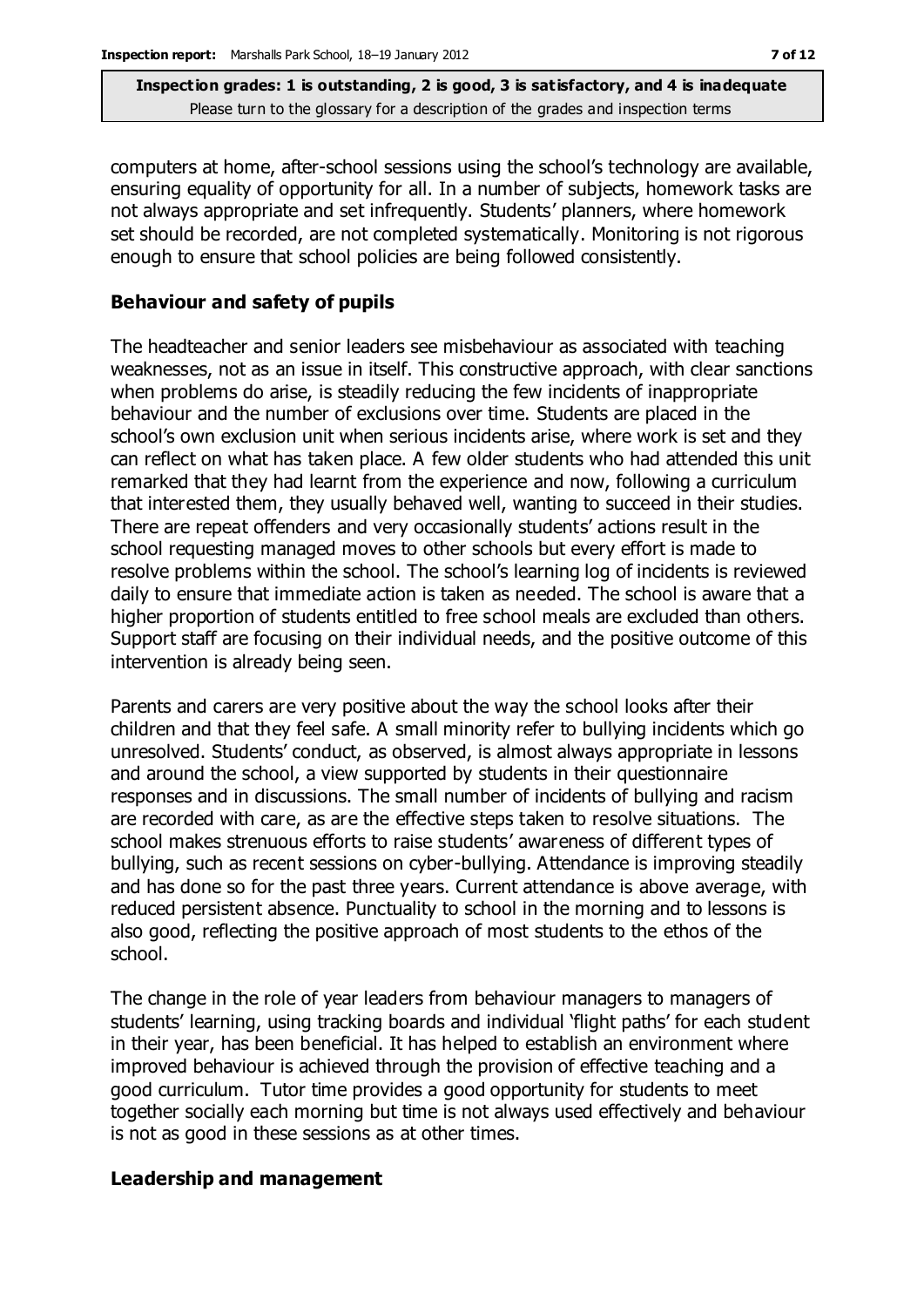The governing body has a good understanding of what takes place in the school. The Chair meets regularly with the senior leadership team, holding them to account for key performance indicators identified in the school improvement plan. From its own observations and analysis, as well as reports received from the headteacher and external monitors, the governing body knows that students' behaviour is good. It supports the drive to improve teaching and learning through continuing professional development, which is already having a significant impact. The most successful teachers are identified as coaches. Where teaching is not of an appropriate quality, the headteacher takes robust action. The school promotes equality of opportunity for all effectively and tackles any discrimination rigorously. The school's safeguarding systems are appropriate; students' welfare and safety have the highest priority.

The curriculum is a key strength. The performing arts are strong, including dance for all lower-school classes, reflecting the school's specialist status. The English Baccalaureate has been carefully explained to parents and carers with the result that, within the free option choice in Year 9 for Year 10, more students are selecting a balanced academic curriculum. This is most apparent in modern languages and humanities, where more students are opting for these GCSE courses. The school offers vocational pathways involving off-site provision and carefully timetables additional lessons on days when students are in school to ensure that they do not fall behind. Early entry at GCSE in English and mathematics has improved student motivation and achievement and has been extended to involve as many students as possible. Students benefit from a good range of extra-curricular activities in areas such as sport, drama and music, and through a range of revision and guidance programmes. Staff readily make themselves available to support students out of lesson times.

Provision for students' spiritual, moral, social and cultural development is effective. Students are confident and attend school happily. They become thoughtful learners, through 'learning to learn' lessons, and when teachers provide opportunities for reflection on broader issues. Students develop a good understanding of what is right and wrong as they move through the school and learn from visits, such as the annual Auschwitz trip. Students of all backgrounds get on well together because the school ethos effectively promotes tolerance and understanding.

The school's capacity to improve is strong, as seen in the effective action the headteacher and her team have taken and continue to take to improve teaching and learning and to narrow the gaps in achievement of different groups. Self-evaluation is accurate and helpful. Data analysis is thorough and middle leaders use this information well to provide focused support for those with the greatest needs. The outcome of this work is seen already in improved achievements and higher attainment, better attendance and lower numbers of exclusions.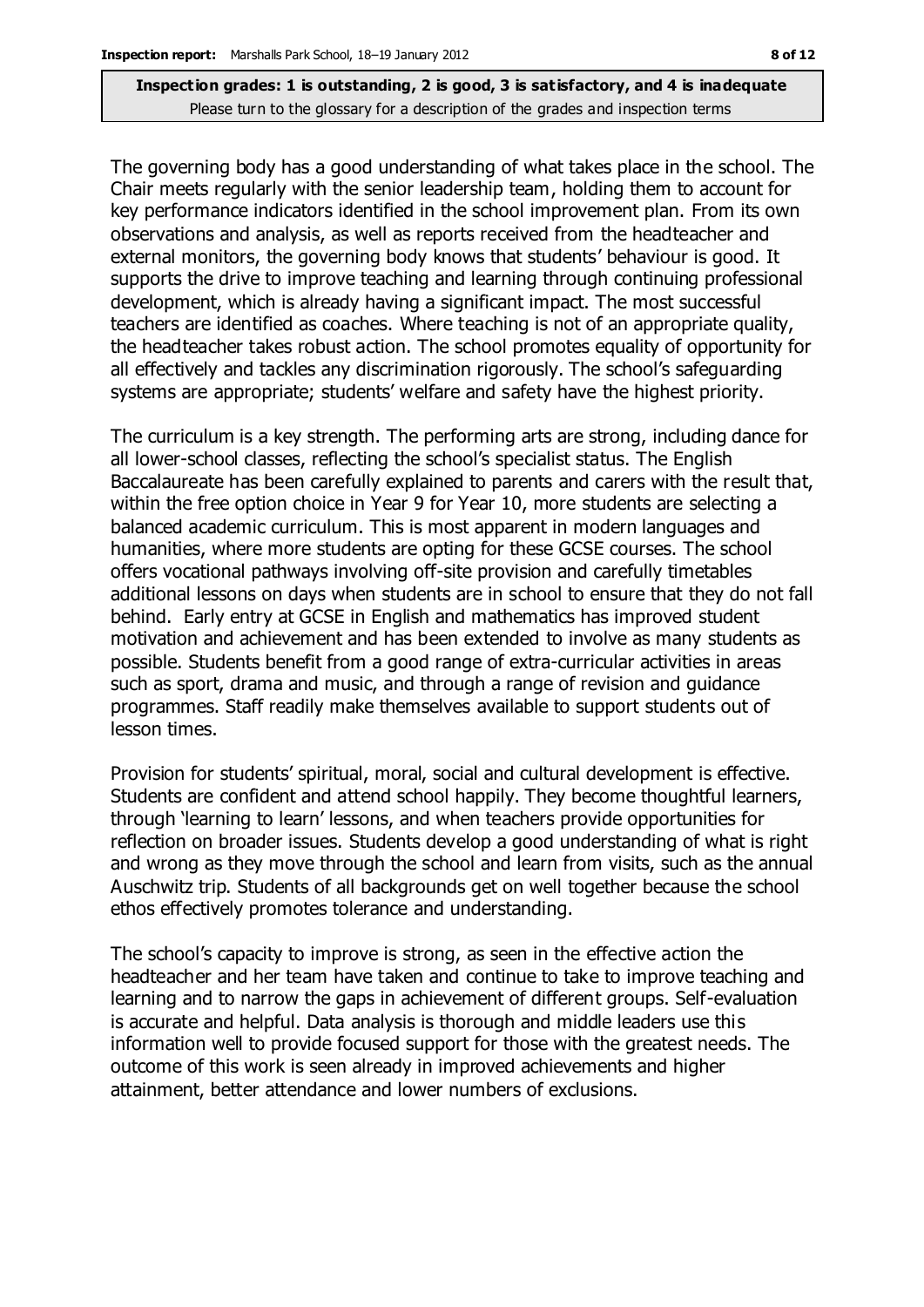# **Glossary**

### **What inspection judgements mean**

| Grade   | <b>Judgement</b> | <b>Description</b>                                                                                                                                                                                                               |
|---------|------------------|----------------------------------------------------------------------------------------------------------------------------------------------------------------------------------------------------------------------------------|
| Grade 1 | Outstanding      | These features are highly effective. An outstanding<br>school provides exceptionally well for all its pupils' needs.                                                                                                             |
| Grade 2 | Good             | These are very positive features of a school. A school<br>that is good is serving its pupils well.                                                                                                                               |
| Grade 3 | Satisfactory     | These features are of reasonable quality. A satisfactory<br>school is providing adequately for its pupils.                                                                                                                       |
| Grade 4 | Inadequate       | These features are not of an acceptable standard. An<br>inadequate school needs to make significant<br>improvement in order to meet the needs of its pupils.<br>Ofsted inspectors will make further visits until it<br>improves. |

# **Overall effectiveness of schools**

|                         | Overall effectiveness judgement (percentage of schools) |      |                     |                   |
|-------------------------|---------------------------------------------------------|------|---------------------|-------------------|
| <b>Type of school</b>   | <b>Outstanding</b>                                      | Good | <b>Satisfactory</b> | <b>Inadequate</b> |
| Nursery schools         | 46                                                      | 46   |                     |                   |
| Primary schools         | 8                                                       | 47   | 40                  |                   |
| Secondary<br>schools    | 14                                                      | 38   | 40                  | 8                 |
| Special schools         | 28                                                      | 48   | 20                  |                   |
| Pupil referral<br>units | 15                                                      | 50   | 29                  |                   |
| All schools             |                                                         | 46   | 38                  |                   |

New school inspection arrangements have been introduced from 1 January 2012. This means that inspectors make judgements that were not made previously.

The data in the table above are for the period 1 September 2010 to 31 August 2011 and represent judgements that were made under the school inspection arrangements that were introduced on 1 September 2009. These data are consistent with the latest published official statistics about maintained school inspection outcomes (see www.ofsted.gov.uk).

The sample of schools inspected during 2010/11 was not representative of all schools nationally, as weaker schools are inspected more frequently than good or outstanding schools.

Primary schools include primary academy converters. Secondary schools include secondary academy converters, sponsor-led academies and city technology colleges. Special schools include special academy converters and non-maintained special schools.

Percentages are rounded and do not always add exactly to 100.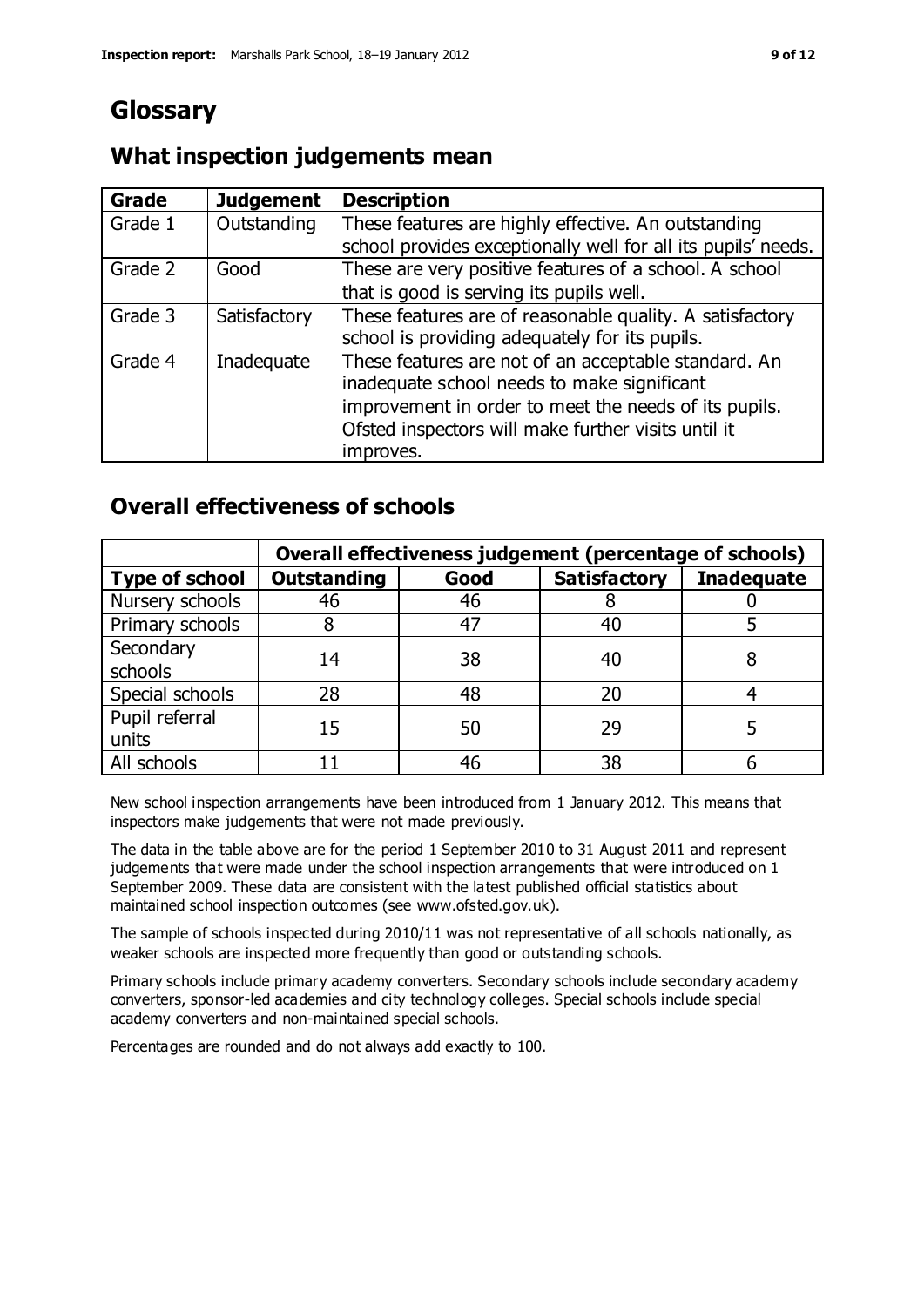# **Common terminology used by inspectors**

| Achievement:                  | the progress and success of a pupil in their<br>learning and development taking account of their<br>attainment.                                                                                                        |
|-------------------------------|------------------------------------------------------------------------------------------------------------------------------------------------------------------------------------------------------------------------|
| Attainment:                   | the standard of the pupils' work shown by test and<br>examination results and in lessons.                                                                                                                              |
| Attendance                    | the regular attendance of pupils at school and in<br>lessons, taking into account the school's efforts to<br>encourage good attendance.                                                                                |
| Behaviour                     | how well pupils behave in lessons, with emphasis<br>on their attitude to learning. Pupils' punctuality to<br>lessons and their conduct around the school.                                                              |
| Capacity to improve:          | the proven ability of the school to continue<br>improving based on its self-evaluation and what<br>the school has accomplished so far and on the<br>quality of its systems to maintain improvement.                    |
| Leadership and management:    | the contribution of all the staff with responsibilities,<br>not just the governors and headteacher, to<br>identifying priorities, directing and motivating staff<br>and running the school.                            |
| Learning:                     | how well pupils acquire knowledge, develop their<br>understanding, learn and practise skills and are<br>developing their competence as learners.                                                                       |
| <b>Overall effectiveness:</b> | inspectors form a judgement on a school's overall<br>effectiveness based on the findings from their<br>inspection of the school.                                                                                       |
| Progress:                     | the rate at which pupils are learning in lessons and<br>over longer periods of time. It is often measured<br>by comparing the pupils' attainment at the end of a<br>key stage with their attainment when they started. |
| Safety                        | how safe pupils are in school, including in lessons;<br>and their understanding of risks. Pupils' freedom<br>from bullying and harassment. How well the school<br>promotes safety, for example e-learning.             |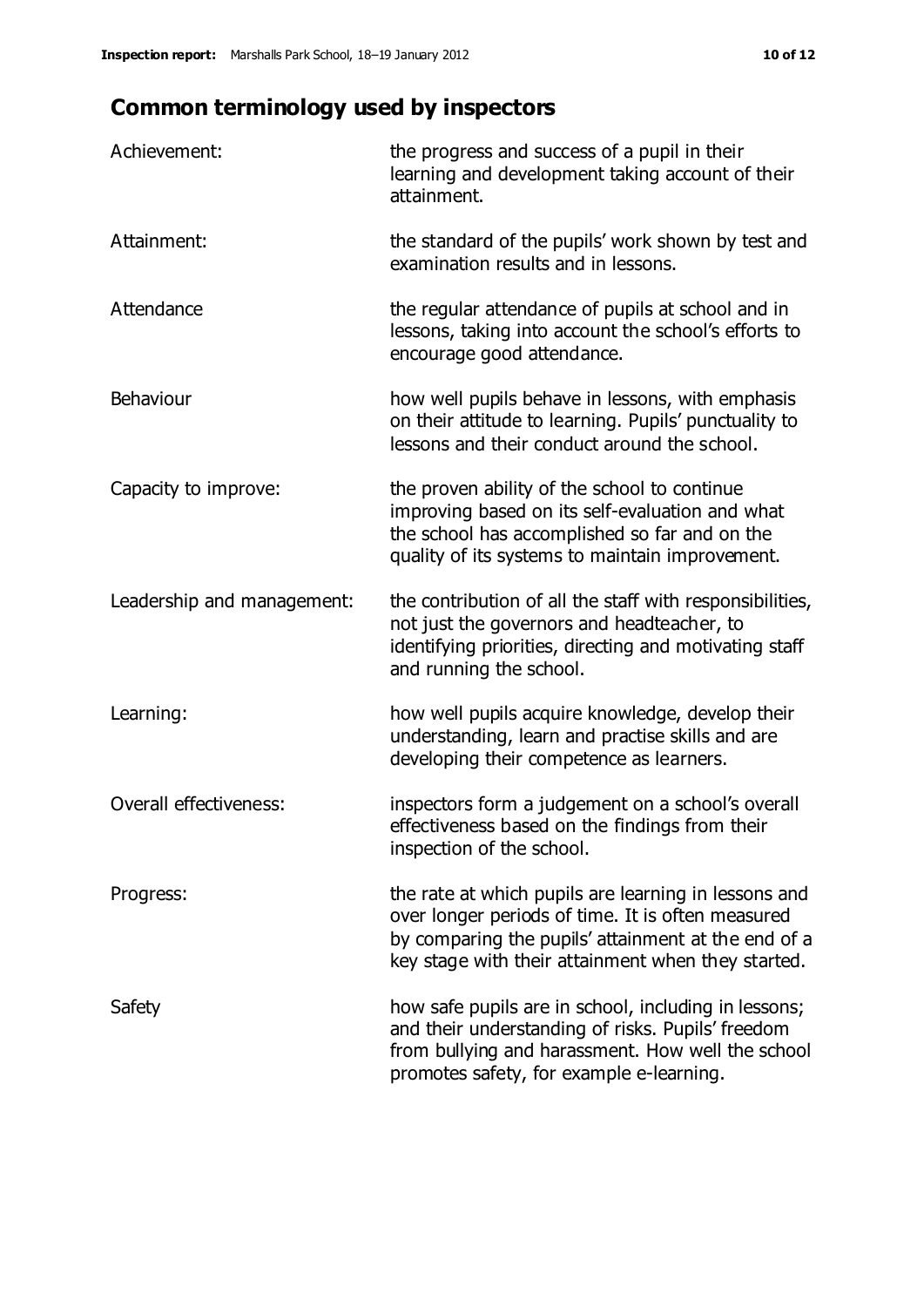#### **This letter is provided for the school, parents and carers to share with their children. It describes Ofsted's main findings from the inspection of their school.**

20 January 2012

Dear Students

#### **Inspection of Marshalls Park School, Romford, RM1 4EH**

Thank you for the warm welcome you gave us when we visited Marshalls Park and for helping us to get to know your school, particularly through your questionnaire responses and discussions. It was good to hear how positive you are about all aspects of school life.

We found that your school is satisfactory and improving. Teaching is satisfactory, as are your achievements and you are on track to do better this year. Your attainment is average overall and higher in some subjects. Your attendance has improved steadily over recent years and is now good. You are punctual to school and to lessons and behave well. You told us that you feel completely safe at school. You get on well together and have a good understanding of what is right and wrong. Bullying and misbehaviour do happen occasionally but you told us you are confident that the staff always resolve these problems quickly and thoroughly. Your teachers regularly check how well you are getting on and provide helpful support if you are falling behind. The headteacher, the governing body and senior leaders are ambitious for the school.

We have asked the headteacher to continue improving the school by making sure that:

- work is matched better to your needs
- **DED** your work is marked more regularly, with advice on how it can be improved and checks made that these improvements take place
- $\blacksquare$  the right amount of homework is set and marked
- you have more opportunities to carry out extended writing.

You can help too, by carrying on with the hard work we saw during the inspection and supporting each other to achieve even more. Yours sincerely

Peter McGregor Lead inspector